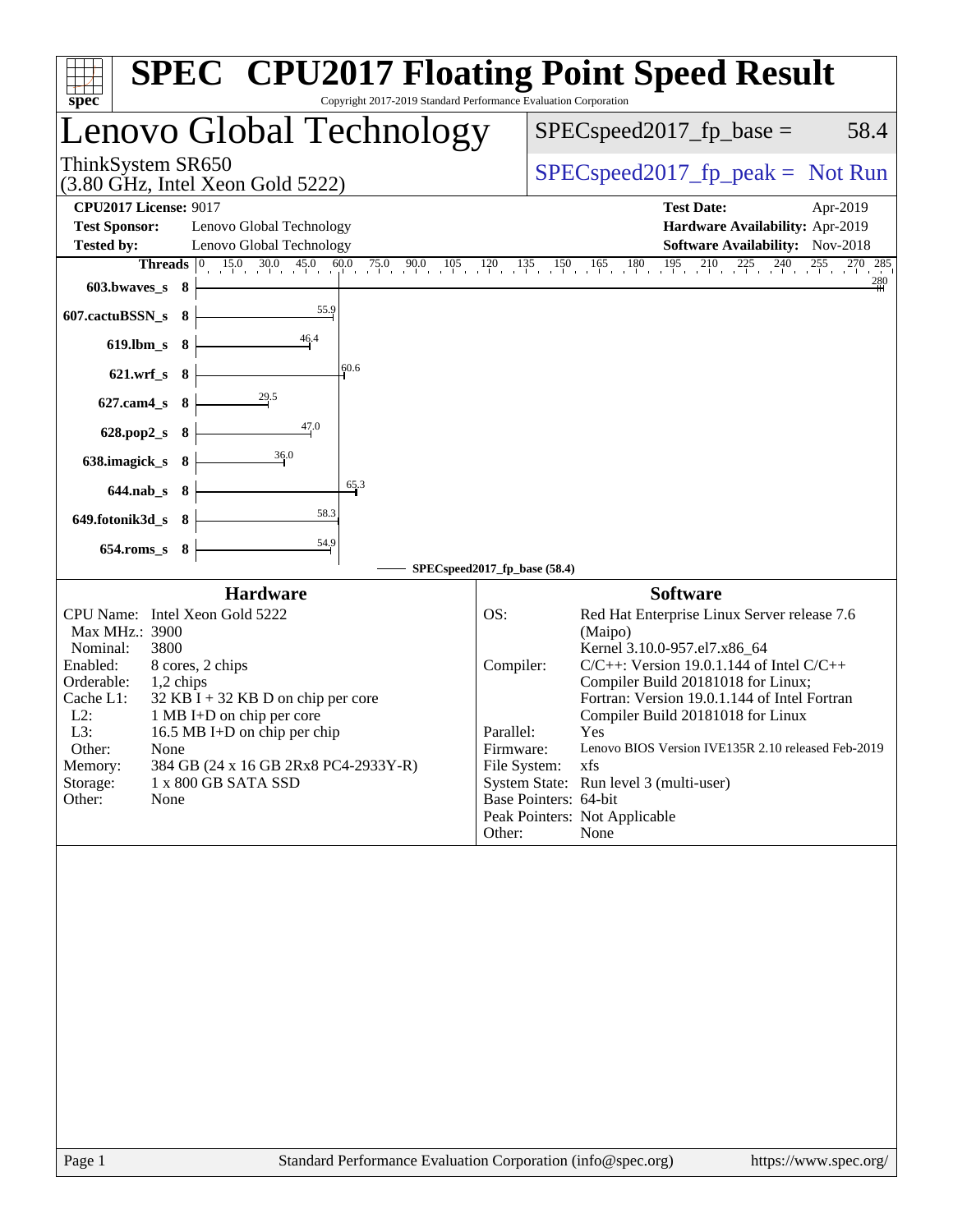

#### **[SPEC CPU2017 Floating Point Speed Result](http://www.spec.org/auto/cpu2017/Docs/result-fields.html#SPECCPU2017FloatingPointSpeedResult)** Copyright 2017-2019 Standard Performance Evaluation Corporation

# Lenovo Global Technology

(3.80 GHz, Intel Xeon Gold 5222)

ThinkSystem SR650<br>  $SPEC speed2017<sub>rfp</sub> peak = Not Run$ 

 $SPEC speed2017_fp\_base = 58.4$ 

**[Test Sponsor:](http://www.spec.org/auto/cpu2017/Docs/result-fields.html#TestSponsor)** Lenovo Global Technology **[Hardware Availability:](http://www.spec.org/auto/cpu2017/Docs/result-fields.html#HardwareAvailability)** Apr-2019 **[Tested by:](http://www.spec.org/auto/cpu2017/Docs/result-fields.html#Testedby)** Lenovo Global Technology **[Software Availability:](http://www.spec.org/auto/cpu2017/Docs/result-fields.html#SoftwareAvailability)** Nov-2018

**[CPU2017 License:](http://www.spec.org/auto/cpu2017/Docs/result-fields.html#CPU2017License)** 9017 **[Test Date:](http://www.spec.org/auto/cpu2017/Docs/result-fields.html#TestDate)** Apr-2019

## **[Results Table](http://www.spec.org/auto/cpu2017/Docs/result-fields.html#ResultsTable)**

|                                              | <b>Base</b>                        |                |       |                | <b>Peak</b>  |                |       |                |                |              |                |              |                |              |
|----------------------------------------------|------------------------------------|----------------|-------|----------------|--------------|----------------|-------|----------------|----------------|--------------|----------------|--------------|----------------|--------------|
| <b>Benchmark</b>                             | <b>Threads</b>                     | <b>Seconds</b> | Ratio | <b>Seconds</b> | <b>Ratio</b> | <b>Seconds</b> | Ratio | <b>Threads</b> | <b>Seconds</b> | <b>Ratio</b> | <b>Seconds</b> | <b>Ratio</b> | <b>Seconds</b> | <b>Ratio</b> |
| 603.bwayes s                                 | 8                                  | 210            | 281   | <u>211</u>     | 280          | 212            | 279   |                |                |              |                |              |                |              |
| 607.cactuBSSN s                              | 8                                  | 297            | 56.1  | 298            | 55.9         | 298            | 55.9  |                |                |              |                |              |                |              |
| $619.$ lbm_s                                 | 8                                  | 113            | 46.5  | 113            | 46.4         | 113            | 46.4  |                |                |              |                |              |                |              |
| $621.wrf$ s                                  | 8                                  | 218            | 60.6  | 220            | 60.2         | 218            | 60.7  |                |                |              |                |              |                |              |
| $627$ .cam4 s                                | 8                                  | 301            | 29.5  | 300            | 29.5         | 300            | 29.5  |                |                |              |                |              |                |              |
| $628.pop2_s$                                 | 8                                  | 254            | 46.8  | 252            | 47.0         | 253            | 47.0  |                |                |              |                |              |                |              |
| 638.imagick_s                                | 8                                  | 400            | 36.1  | 401            | 36.0         | 401            | 36.0  |                |                |              |                |              |                |              |
| $644$ .nab s                                 | 8                                  | 269            | 65.0  | <u>267</u>     | 65.3         | 266            | 65.7  |                |                |              |                |              |                |              |
| 649.fotonik3d s                              | 8                                  | 157            | 57.9  | 156            | 58.3         | 156            | 58.3  |                |                |              |                |              |                |              |
| $654$ .roms s                                | 8                                  | 287            | 54.9  | 287            | 54.9         | 286            | 55.1  |                |                |              |                |              |                |              |
|                                              | $SPEC speed2017$ fp base =<br>58.4 |                |       |                |              |                |       |                |                |              |                |              |                |              |
| SPECspeed 2017 fp peak $=$<br><b>Not Run</b> |                                    |                |       |                |              |                |       |                |                |              |                |              |                |              |

Results appear in the [order in which they were run.](http://www.spec.org/auto/cpu2017/Docs/result-fields.html#RunOrder) Bold underlined text [indicates a median measurement](http://www.spec.org/auto/cpu2017/Docs/result-fields.html#Median).

#### **[Operating System Notes](http://www.spec.org/auto/cpu2017/Docs/result-fields.html#OperatingSystemNotes)**

Stack size set to unlimited using "ulimit -s unlimited"

### **[General Notes](http://www.spec.org/auto/cpu2017/Docs/result-fields.html#GeneralNotes)**

Environment variables set by runcpu before the start of the run: KMP\_AFFINITY = "granularity=fine,compact" LD\_LIBRARY\_PATH = "/home/cpu2017-1.0.5-ic19.0u1/lib/intel64" OMP\_STACKSIZE = "192M"

 Binaries compiled on a system with 1x Intel Core i9-7900X CPU + 32GB RAM memory using Redhat Enterprise Linux 7.5 Transparent Huge Pages enabled by default Prior to runcpu invocation Filesystem page cache synced and cleared with: sync; echo 3> /proc/sys/vm/drop\_caches NA: The test sponsor attests, as of date of publication, that CVE-2017-5754 (Meltdown) is mitigated in the system as tested and documented. Yes: The test sponsor attests, as of date of publication, that CVE-2017-5753 (Spectre variant 1) is mitigated in the system as tested and documented. Yes: The test sponsor attests, as of date of publication, that CVE-2017-5715 (Spectre variant 2) is mitigated in the system as tested and documented. Yes: The test sponsor attests, as of date of publication, that CVE-2018-3640 (Spectre variant 3a) is mitigated in the system as tested and documented. Yes: The test sponsor attests, as of date of publication, that CVE-2018-3639 (Spectre variant 4) is mitigated in the system as tested and documented.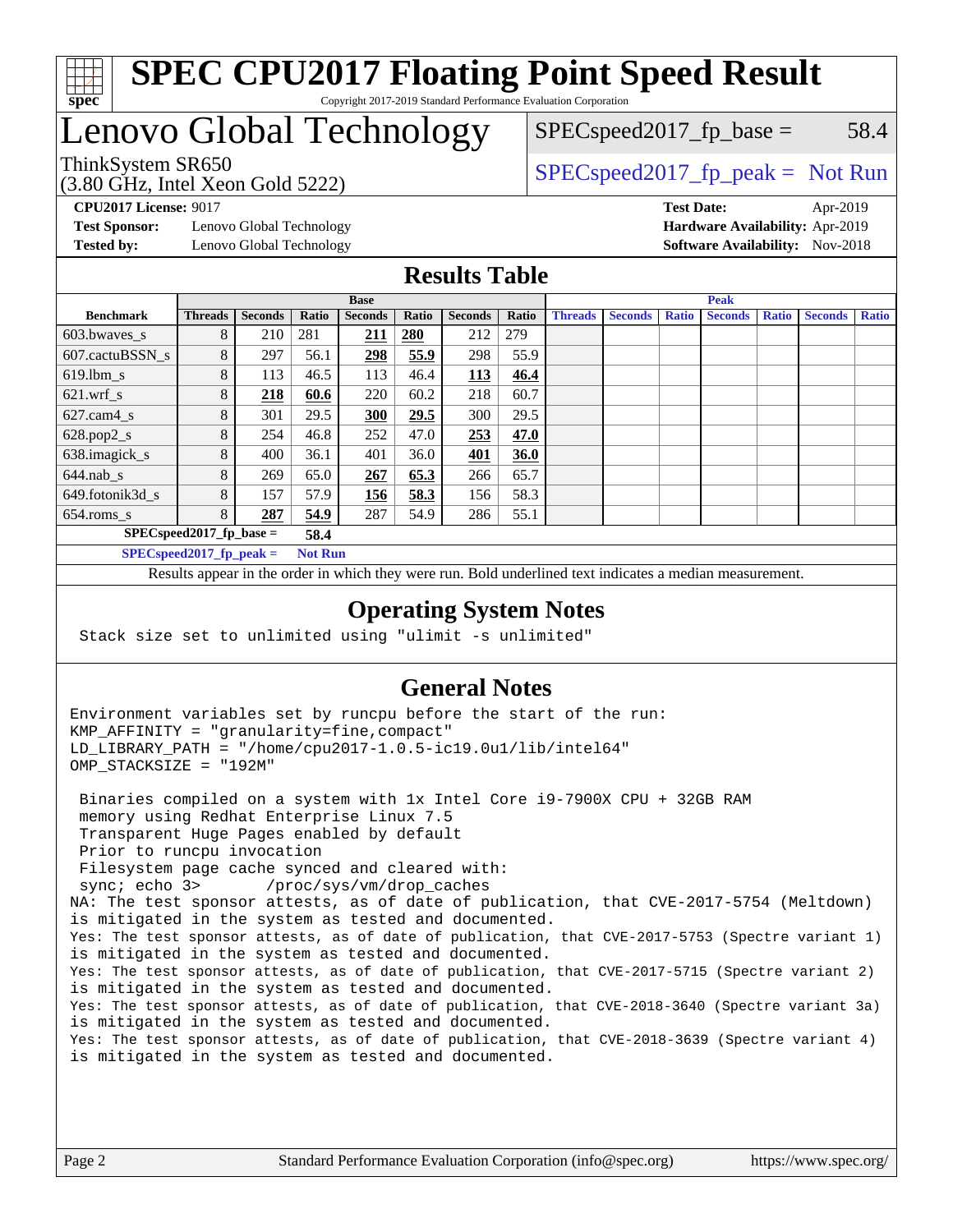| spec <sup>®</sup>                                                                                                                                                                                                                                                                                                                                                                                                                                                                                                                                                                                                                                                                                                                                                                                                                                   | Copyright 2017-2019 Standard Performance Evaluation Corporation                                                                                                      | <b>SPEC CPU2017 Floating Point Speed Result</b>                                                                                                             |                                                                    |
|-----------------------------------------------------------------------------------------------------------------------------------------------------------------------------------------------------------------------------------------------------------------------------------------------------------------------------------------------------------------------------------------------------------------------------------------------------------------------------------------------------------------------------------------------------------------------------------------------------------------------------------------------------------------------------------------------------------------------------------------------------------------------------------------------------------------------------------------------------|----------------------------------------------------------------------------------------------------------------------------------------------------------------------|-------------------------------------------------------------------------------------------------------------------------------------------------------------|--------------------------------------------------------------------|
| Lenovo Global Technology                                                                                                                                                                                                                                                                                                                                                                                                                                                                                                                                                                                                                                                                                                                                                                                                                            |                                                                                                                                                                      | $SPEC speed2017fp base =$                                                                                                                                   | 58.4                                                               |
| ThinkSystem SR650<br>$(3.80 \text{ GHz}, \text{Intel Xeon Gold } 5222)$                                                                                                                                                                                                                                                                                                                                                                                                                                                                                                                                                                                                                                                                                                                                                                             |                                                                                                                                                                      | $SPEC speed2017_fp\_peak = Not Run$                                                                                                                         |                                                                    |
| <b>CPU2017 License: 9017</b>                                                                                                                                                                                                                                                                                                                                                                                                                                                                                                                                                                                                                                                                                                                                                                                                                        |                                                                                                                                                                      | <b>Test Date:</b>                                                                                                                                           | Apr-2019                                                           |
| <b>Test Sponsor:</b><br>Lenovo Global Technology<br><b>Tested by:</b><br>Lenovo Global Technology                                                                                                                                                                                                                                                                                                                                                                                                                                                                                                                                                                                                                                                                                                                                                   |                                                                                                                                                                      |                                                                                                                                                             | Hardware Availability: Apr-2019<br>Software Availability: Nov-2018 |
|                                                                                                                                                                                                                                                                                                                                                                                                                                                                                                                                                                                                                                                                                                                                                                                                                                                     |                                                                                                                                                                      |                                                                                                                                                             |                                                                    |
| BIOS configuration:                                                                                                                                                                                                                                                                                                                                                                                                                                                                                                                                                                                                                                                                                                                                                                                                                                 | <b>Platform Notes</b>                                                                                                                                                |                                                                                                                                                             |                                                                    |
| Choose Operating Mode set to Maximum Performance<br>Choose Operating Mode set to Custom Mode<br>C-states set to Legacy<br>Hyper-Threading set to Disable<br>Adjacent Cache Prefetch set to Disable<br>SNC set to Enable<br>Stale AtoS set to Enable<br>Sysinfo program /home/cpu2017-1.0.5-ic19.0ul/bin/sysinfo<br>Rev: r5974 of 2018-05-19 9bcde8f2999c33d61f64985e45859ea9<br>running on localhost. localdomain Wed Apr 10 14:06:20 2019<br>SUT (System Under Test) info as seen by some common utilities.<br>For more information on this section, see<br>https://www.spec.org/cpu2017/Docs/config.html#sysinfo<br>From /proc/cpuinfo<br>model name: $Intel(R)$ Xeon $(R)$ Gold 5222 CPU @ 3.80GHz<br>"physical id"s (chips)<br>2<br>8 "processors"<br>cpu cores : 4<br>siblings : 4<br>physical 0: cores 1 5 9 13<br>physical 1: cores 2 5 8 12 |                                                                                                                                                                      | cores, siblings (Caution: counting these is hw and system dependent. The following<br>excerpts from /proc/cpuinfo might not be reliable. Use with caution.) |                                                                    |
| From lscpu:<br>Architecture:<br>$CPU$ op-mode( $s$ ):<br>Byte Order:<br>CPU(s):<br>On-line $CPU(s)$ list:<br>Thread( $s$ ) per core:<br>$Core(s)$ per socket:<br>Socket(s):<br>NUMA $node(s):$<br>Vendor ID:<br>CPU family:<br>Model:<br>Model name:<br>Stepping:<br>CPU MHz:<br>BogoMIPS:<br>Virtualization:<br>Lld cache:<br>Lli cache:                                                                                                                                                                                                                                                                                                                                                                                                                                                                                                           | x86_64<br>$32$ -bit, $64$ -bit<br>Little Endian<br>8<br>$0 - 7$<br>1<br>4<br>2<br>4<br>GenuineIntel<br>6<br>85<br>6<br>3800.000<br>7600.00<br>$VT - x$<br>32K<br>32K | $Intel(R) Xeon(R) Gold 5222 CPU @ 3.80GHz$                                                                                                                  |                                                                    |
|                                                                                                                                                                                                                                                                                                                                                                                                                                                                                                                                                                                                                                                                                                                                                                                                                                                     |                                                                                                                                                                      |                                                                                                                                                             |                                                                    |
| Page 3                                                                                                                                                                                                                                                                                                                                                                                                                                                                                                                                                                                                                                                                                                                                                                                                                                              | (Continued on next page)<br>Standard Performance Evaluation Corporation (info@spec.org)                                                                              |                                                                                                                                                             | https://www.spec.org/                                              |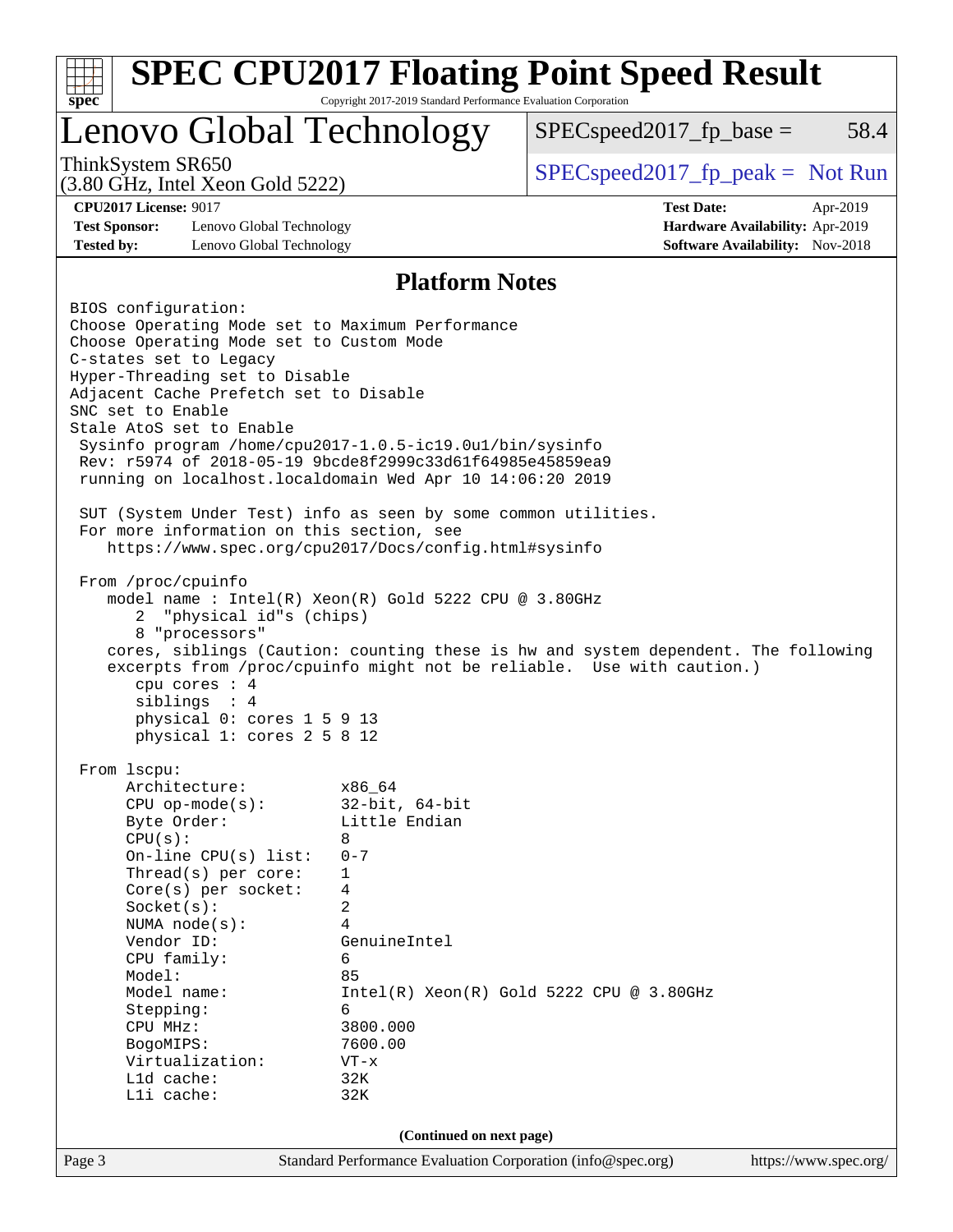

#### **[SPEC CPU2017 Floating Point Speed Result](http://www.spec.org/auto/cpu2017/Docs/result-fields.html#SPECCPU2017FloatingPointSpeedResult)** Copyright 2017-2019 Standard Performance Evaluation Corporation

Lenovo Global Technology

 $SPEC speed2017<sub>fp</sub> base = 58.4$ 

(3.80 GHz, Intel Xeon Gold 5222)

ThinkSystem SR650<br>  $SPEC speed2017<sub>rfp</sub> peak = Not Run$ 

**[Test Sponsor:](http://www.spec.org/auto/cpu2017/Docs/result-fields.html#TestSponsor)** Lenovo Global Technology **[Hardware Availability:](http://www.spec.org/auto/cpu2017/Docs/result-fields.html#HardwareAvailability)** Apr-2019 **[Tested by:](http://www.spec.org/auto/cpu2017/Docs/result-fields.html#Testedby)** Lenovo Global Technology **[Software Availability:](http://www.spec.org/auto/cpu2017/Docs/result-fields.html#SoftwareAvailability)** Nov-2018

**[CPU2017 License:](http://www.spec.org/auto/cpu2017/Docs/result-fields.html#CPU2017License)** 9017 **[Test Date:](http://www.spec.org/auto/cpu2017/Docs/result-fields.html#TestDate)** Apr-2019

#### **[Platform Notes \(Continued\)](http://www.spec.org/auto/cpu2017/Docs/result-fields.html#PlatformNotes)**

|                           | $L2$ cache: |                         |                              |  |  |
|---------------------------|-------------|-------------------------|------------------------------|--|--|
|                           | $L3$ cache: |                         |                              |  |  |
|                           |             | NUMA $node0$ $CPU(s)$ : | 0, 2                         |  |  |
|                           |             | NUMA $node1$ $CPU(s)$ : | 1.3                          |  |  |
|                           |             | NUMA $node2$ $CPU(s)$ : | 4,6                          |  |  |
|                           |             | NUMA $node3$ $CPU(s)$ : | 5,7                          |  |  |
| $F1 \cap \alpha \alpha$ . |             |                         | $f_{\text{D11}}$ $\tau$ mo d |  |  |

Flags: fpu vme de pse tsc msr pae mce cx8 apic sep mtrr pge mca cmov pat pse36 clflush dts acpi mmx fxsr sse sse2 ss ht tm pbe syscall nx pdpe1gb rdtscp lm constant\_tsc art arch\_perfmon pebs bts rep\_good nopl xtopology nonstop\_tsc aperfmperf eagerfpu pni pclmulqdq dtes64 monitor ds\_cpl vmx smx est tm2 ssse3 sdbg fma cx16 xtpr pdcm pcid dca sse4\_1 sse4\_2 x2apic movbe popcnt tsc\_deadline\_timer aes xsave avx f16c rdrand lahf\_lm abm 3dnowprefetch epb cat\_l3 cdp\_l3 intel\_pt ssbd mba ibrs ibpb stibp ibrs\_enhanced tpr\_shadow vnmi flexpriority ept vpid fsgsbase tsc\_adjust bmi1 hle avx2 smep bmi2 erms invpcid rtm cqm mpx rdt\_a avx512f avx512dq rdseed adx smap clflushopt clwb avx512cd avx512bw avx512vl xsaveopt xsavec xgetbv1 cqm\_llc cqm\_occup\_llc cqm\_mbm\_total cqm\_mbm\_local dtherm ida arat pln pts pku ospke avx512\_vnni spec\_ctrl intel\_stibp flush\_l1d arch\_capabilities

 /proc/cpuinfo cache data cache size : 16896 KB

 From numactl --hardware WARNING: a numactl 'node' might or might not correspond to a physical chip. available: 4 nodes (0-3)

| node         | 0              | cpus:      | - 2<br>0 |                |
|--------------|----------------|------------|----------|----------------|
| node         | 0              | size:      | 97977    | <b>MB</b>      |
| node         | 0              | free:      | 95619    | M <sub>R</sub> |
| node         | $\mathbf{1}$   | cpus:      | 13       |                |
| node 1       |                | size:      | 98304    | MB             |
| node         | 1              | free:      | 95990    | MВ             |
| node         | - 2            | cpus:      | 46       |                |
| node         | 2 size:        |            | 98304    | MВ             |
| node 2 free: |                |            | 96078    | MB             |
| node         | 3              | cpus: $57$ |          |                |
| node 3 size: |                |            | 98304    | MB             |
| node         | $\overline{3}$ | free:      | 95857    | MB             |
| node         | distances:     |            |          |                |
| node         | 0              | 1          | 2        | 3              |
| ი :          | 10             | 11         | 21       | 21             |
| 1 :          | 11             | 10         | 21       | 21             |
| 2:           | 21             | 21         | 10       | 11             |
| 3:           | 21             | 21         | 11       | 10             |

 From /proc/meminfo MemTotal: 395879288 kB HugePages\_Total: 0 Hugepagesize: 2048 kB

**(Continued on next page)**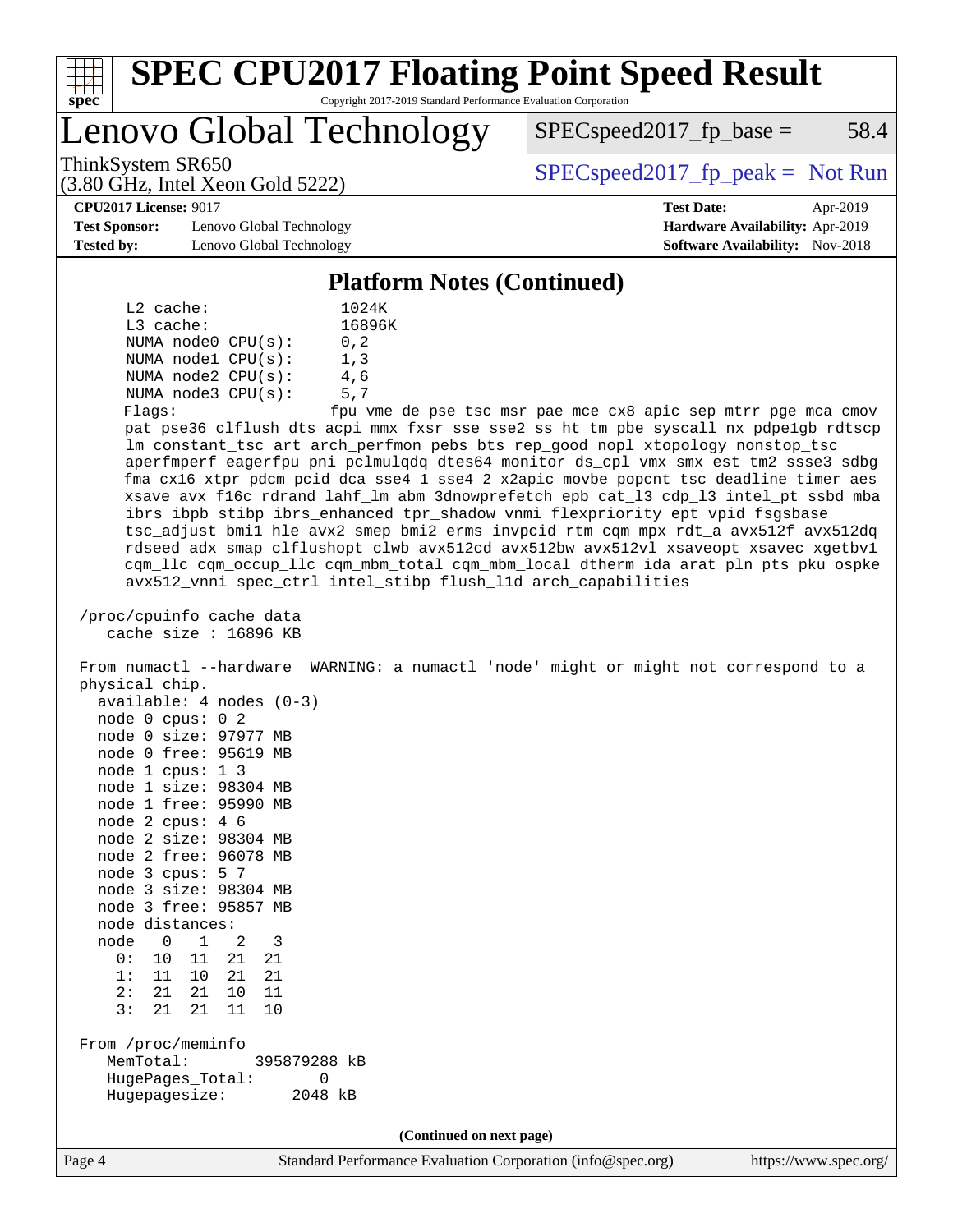| <b>SPEC CPU2017 Floating Point Speed Result</b><br>Copyright 2017-2019 Standard Performance Evaluation Corporation<br>spec <sup>®</sup>                                                                                                                                                                                                                                                                                                                                                                                                                                                                                                                                                                                                                                                                                                                                                                                                                                                                                                                                                                                                                                                                                                                                                                                                                                                                                                                                                                                                                                              |                                                                                                            |
|--------------------------------------------------------------------------------------------------------------------------------------------------------------------------------------------------------------------------------------------------------------------------------------------------------------------------------------------------------------------------------------------------------------------------------------------------------------------------------------------------------------------------------------------------------------------------------------------------------------------------------------------------------------------------------------------------------------------------------------------------------------------------------------------------------------------------------------------------------------------------------------------------------------------------------------------------------------------------------------------------------------------------------------------------------------------------------------------------------------------------------------------------------------------------------------------------------------------------------------------------------------------------------------------------------------------------------------------------------------------------------------------------------------------------------------------------------------------------------------------------------------------------------------------------------------------------------------|------------------------------------------------------------------------------------------------------------|
| <b>Lenovo Global Technology</b>                                                                                                                                                                                                                                                                                                                                                                                                                                                                                                                                                                                                                                                                                                                                                                                                                                                                                                                                                                                                                                                                                                                                                                                                                                                                                                                                                                                                                                                                                                                                                      | 58.4<br>$SPEC speed2017_fp\_base =$                                                                        |
| ThinkSystem SR650<br>$(3.80 \text{ GHz}, \text{Intel Xeon Gold } 5222)$                                                                                                                                                                                                                                                                                                                                                                                                                                                                                                                                                                                                                                                                                                                                                                                                                                                                                                                                                                                                                                                                                                                                                                                                                                                                                                                                                                                                                                                                                                              | $SPEC speed2017fr peak = Not Run$                                                                          |
| <b>CPU2017 License: 9017</b><br><b>Test Sponsor:</b><br>Lenovo Global Technology<br><b>Tested by:</b><br>Lenovo Global Technology                                                                                                                                                                                                                                                                                                                                                                                                                                                                                                                                                                                                                                                                                                                                                                                                                                                                                                                                                                                                                                                                                                                                                                                                                                                                                                                                                                                                                                                    | <b>Test Date:</b><br>Apr-2019<br>Hardware Availability: Apr-2019<br><b>Software Availability:</b> Nov-2018 |
| <b>Platform Notes (Continued)</b>                                                                                                                                                                                                                                                                                                                                                                                                                                                                                                                                                                                                                                                                                                                                                                                                                                                                                                                                                                                                                                                                                                                                                                                                                                                                                                                                                                                                                                                                                                                                                    |                                                                                                            |
| From /etc/*release* /etc/*version*<br>os-release:<br>NAME="Red Hat Enterprise Linux Server"<br>VERSION="7.6 (Maipo)"<br>ID="rhel"<br>ID_LIKE="fedora"<br>VARIANT="Server"<br>VARIANT_ID="server"<br>VERSION_ID="7.6"<br>PRETTY_NAME="Red Hat Enterprise Linux Server 7.6 (Maipo)"<br>redhat-release: Red Hat Enterprise Linux Server release 7.6 (Maipo)<br>system-release: Red Hat Enterprise Linux Server release 7.6 (Maipo)<br>system-release-cpe: cpe:/o:redhat:enterprise_linux:7.6:ga:server<br>uname $-a$ :<br>Linux localhost.localdomain 3.10.0-957.el7.x86_64 #1 SMP Thu Oct 4 20:48:51 UTC 2018<br>x86_64 x86_64 x86_64 GNU/Linux<br>Kernel self-reported vulnerability status:<br>CVE-2017-5754 (Meltdown):<br>Not affected<br>CVE-2017-5753 (Spectre variant 1): Mitigation: Load fences, __user pointer sanitization<br>CVE-2017-5715 (Spectre variant 2): Mitigation: Enhanced IBRS<br>run-level 3 Apr 10 14:04<br>SPEC is set to: /home/cpu2017-1.0.5-ic19.0u1<br>Type Size Used Avail Use% Mounted on<br>Filesystem<br>/dev/sda2<br>689G 14G 676G 2% / home<br>xfs<br>Additional information from dmidecode follows. WARNING: Use caution when you interpret<br>this section. The 'dmidecode' program reads system data which is "intended to allow<br>hardware to be accurately determined", but the intent may not be met, as there are<br>frequent changes to hardware, firmware, and the "DMTF SMBIOS" standard.<br>BIOS Lenovo -[IVE135R-2.10]- 02/27/2019<br>Memory:<br>24x Samsung M393A2K43CB2-CVF 16 GB 2 rank 2933<br>(End of data from sysinfo program) |                                                                                                            |
| <b>Compiler Version Notes</b>                                                                                                                                                                                                                                                                                                                                                                                                                                                                                                                                                                                                                                                                                                                                                                                                                                                                                                                                                                                                                                                                                                                                                                                                                                                                                                                                                                                                                                                                                                                                                        |                                                                                                            |
| $CC$ 619.1bm_s(base) 638.imagick_s(base) 644.nab_s(base)<br>(Continued on next page)                                                                                                                                                                                                                                                                                                                                                                                                                                                                                                                                                                                                                                                                                                                                                                                                                                                                                                                                                                                                                                                                                                                                                                                                                                                                                                                                                                                                                                                                                                 | ============================                                                                               |

Page 5 Standard Performance Evaluation Corporation [\(info@spec.org\)](mailto:info@spec.org) <https://www.spec.org/>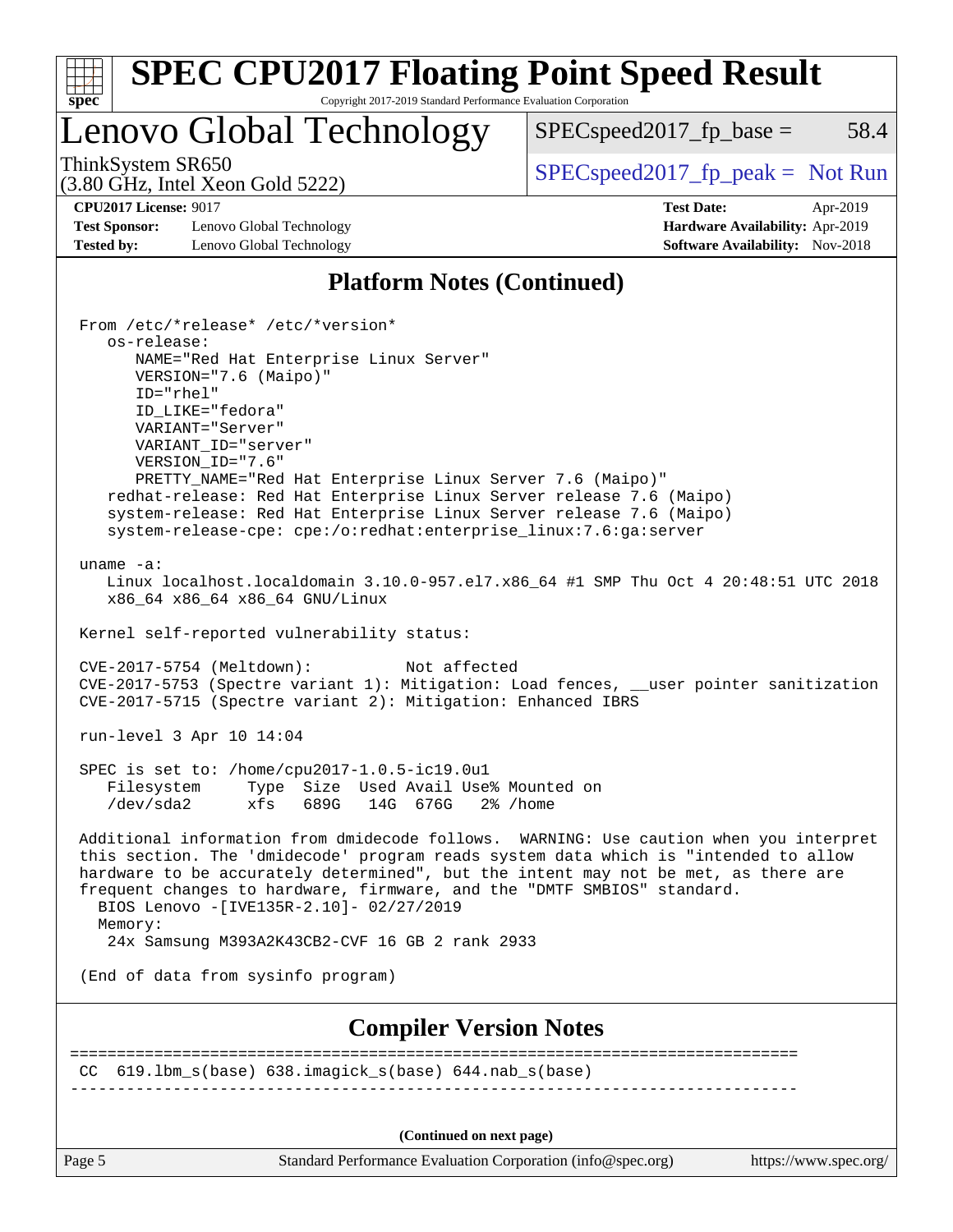

# **[SPEC CPU2017 Floating Point Speed Result](http://www.spec.org/auto/cpu2017/Docs/result-fields.html#SPECCPU2017FloatingPointSpeedResult)**

Copyright 2017-2019 Standard Performance Evaluation Corporation

Lenovo Global Technology

 $SPECspeed2017_fp\_base = 58.4$ 

(3.80 GHz, Intel Xeon Gold 5222)

ThinkSystem SR650<br>  $(3.80 \text{ GHz, Intel Yoon Gold } 5222)$  [SPECspeed2017\\_fp\\_peak =](http://www.spec.org/auto/cpu2017/Docs/result-fields.html#SPECspeed2017fppeak) Not Run

| <b>CPU2017 License: 9017</b> |                          | <b>Test Date:</b>                      | Apr-2019 |
|------------------------------|--------------------------|----------------------------------------|----------|
| <b>Test Sponsor:</b>         | Lenovo Global Technology | <b>Hardware Availability: Apr-2019</b> |          |
| <b>Tested by:</b>            | Lenovo Global Technology | <b>Software Availability:</b> Nov-2018 |          |

| <b>Test Date:</b>                      | Apr-2019 |
|----------------------------------------|----------|
| Hardware Availability: Apr-2019        |          |
| <b>Software Availability:</b> Nov-2018 |          |

## **[Compiler Version Notes \(Continued\)](http://www.spec.org/auto/cpu2017/Docs/result-fields.html#CompilerVersionNotes)**

| Intel(R) C Intel(R) 64 Compiler for applications running on Intel(R) 64,<br>Version 19.0.1.144 Build 20181018<br>Copyright (C) 1985-2018 Intel Corporation. All rights reserved.                                                                                                                                                                                                                                                                                                                                                                                     |
|----------------------------------------------------------------------------------------------------------------------------------------------------------------------------------------------------------------------------------------------------------------------------------------------------------------------------------------------------------------------------------------------------------------------------------------------------------------------------------------------------------------------------------------------------------------------|
| FC 607.cactuBSSN s(base)                                                                                                                                                                                                                                                                                                                                                                                                                                                                                                                                             |
| Intel(R) $C++$ Intel(R) 64 Compiler for applications running on Intel(R) 64,<br>Version 19.0.1.144 Build 20181018<br>Copyright (C) 1985-2018 Intel Corporation. All rights reserved.<br>Intel(R) C Intel(R) 64 Compiler for applications running on Intel(R) 64,<br>Version 19.0.1.144 Build 20181018<br>Copyright (C) 1985-2018 Intel Corporation. All rights reserved.<br>$Intel(R)$ Fortran Intel(R) 64 Compiler for applications running on Intel(R)<br>64, Version 19.0.1.144 Build 20181018<br>Copyright (C) 1985-2018 Intel Corporation. All rights reserved. |
| FC 603.bwaves_s(base) 649.fotonik3d_s(base) 654.roms_s(base)                                                                                                                                                                                                                                                                                                                                                                                                                                                                                                         |
| $Intel(R)$ Fortran Intel(R) 64 Compiler for applications running on Intel(R)<br>64, Version 19.0.1.144 Build 20181018<br>Copyright (C) 1985-2018 Intel Corporation. All rights reserved.                                                                                                                                                                                                                                                                                                                                                                             |
| $CC$ 621.wrf_s(base) 627.cam4_s(base) 628.pop2_s(base)                                                                                                                                                                                                                                                                                                                                                                                                                                                                                                               |
| $Intel(R)$ Fortran Intel(R) 64 Compiler for applications running on Intel(R)<br>64, Version 19.0.1.144 Build 20181018<br>Copyright (C) 1985-2018 Intel Corporation. All rights reserved.<br>Intel(R) C Intel(R) 64 Compiler for applications running on Intel(R) 64,<br>Version 19.0.1.144 Build 20181018<br>Copyright (C) 1985-2018 Intel Corporation. All rights reserved.                                                                                                                                                                                         |

# **[Base Compiler Invocation](http://www.spec.org/auto/cpu2017/Docs/result-fields.html#BaseCompilerInvocation)**

[C benchmarks](http://www.spec.org/auto/cpu2017/Docs/result-fields.html#Cbenchmarks): [icc -m64 -std=c11](http://www.spec.org/cpu2017/results/res2019q3/cpu2017-20190624-15516.flags.html#user_CCbase_intel_icc_64bit_c11_33ee0cdaae7deeeab2a9725423ba97205ce30f63b9926c2519791662299b76a0318f32ddfffdc46587804de3178b4f9328c46fa7c2b0cd779d7a61945c91cd35)

[Fortran benchmarks](http://www.spec.org/auto/cpu2017/Docs/result-fields.html#Fortranbenchmarks): [ifort -m64](http://www.spec.org/cpu2017/results/res2019q3/cpu2017-20190624-15516.flags.html#user_FCbase_intel_ifort_64bit_24f2bb282fbaeffd6157abe4f878425411749daecae9a33200eee2bee2fe76f3b89351d69a8130dd5949958ce389cf37ff59a95e7a40d588e8d3a57e0c3fd751)

**(Continued on next page)**

Page 6 Standard Performance Evaluation Corporation [\(info@spec.org\)](mailto:info@spec.org) <https://www.spec.org/>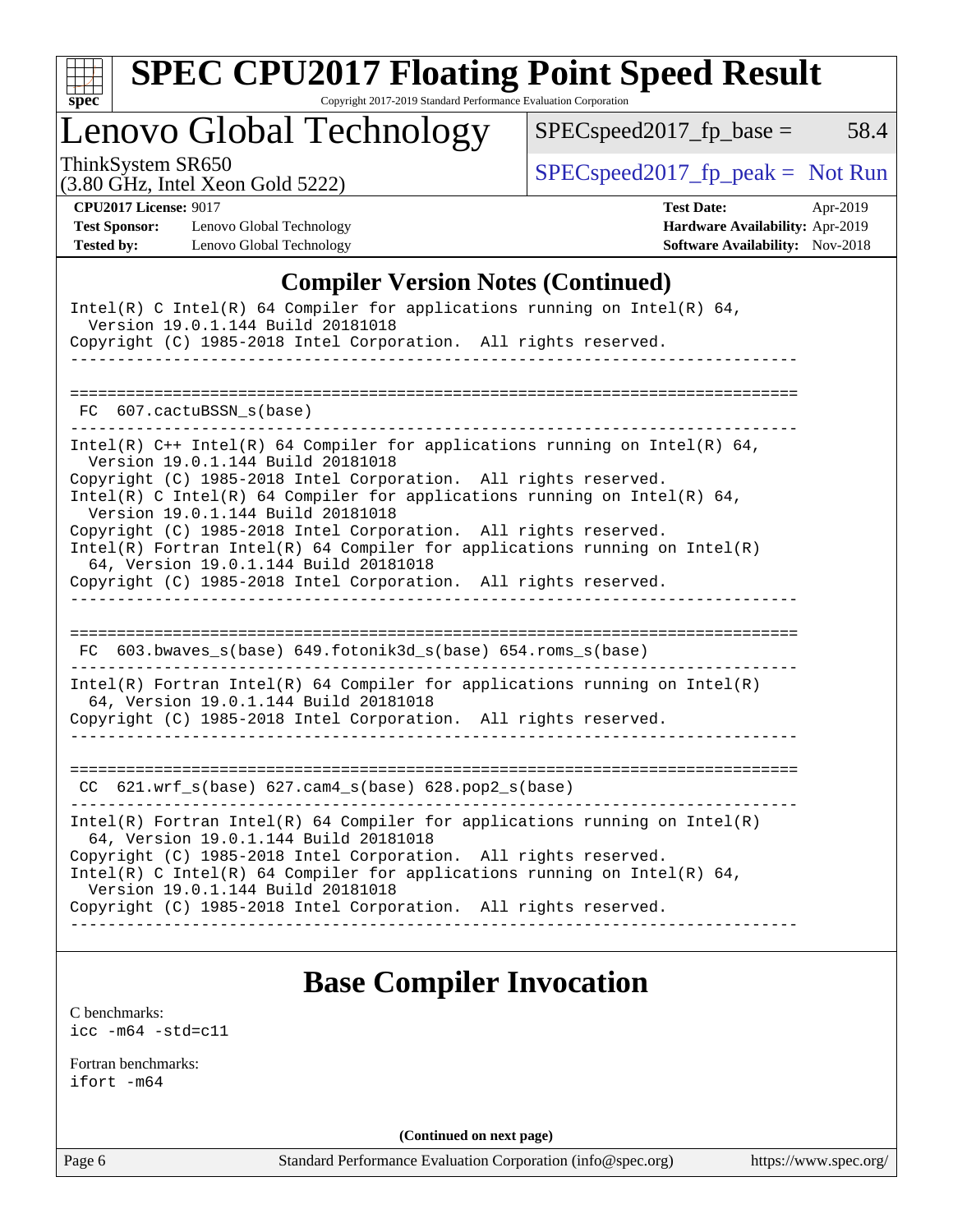

#### **[SPEC CPU2017 Floating Point Speed Result](http://www.spec.org/auto/cpu2017/Docs/result-fields.html#SPECCPU2017FloatingPointSpeedResult)** Copyright 2017-2019 Standard Performance Evaluation Corporation

Lenovo Global Technology

 $SPEC speed2017_fp\_base = 58.4$ 

ThinkSystem SR650  $SPEC speed2017$  [p\_peak = Not Run

(3.80 GHz, Intel Xeon Gold 5222)

**[Test Sponsor:](http://www.spec.org/auto/cpu2017/Docs/result-fields.html#TestSponsor)** Lenovo Global Technology **[Hardware Availability:](http://www.spec.org/auto/cpu2017/Docs/result-fields.html#HardwareAvailability)** Apr-2019 **[Tested by:](http://www.spec.org/auto/cpu2017/Docs/result-fields.html#Testedby)** Lenovo Global Technology **[Software Availability:](http://www.spec.org/auto/cpu2017/Docs/result-fields.html#SoftwareAvailability)** Nov-2018

**[CPU2017 License:](http://www.spec.org/auto/cpu2017/Docs/result-fields.html#CPU2017License)** 9017 **[Test Date:](http://www.spec.org/auto/cpu2017/Docs/result-fields.html#TestDate)** Apr-2019

# **[Base Compiler Invocation \(Continued\)](http://www.spec.org/auto/cpu2017/Docs/result-fields.html#BaseCompilerInvocation)**

[Benchmarks using both Fortran and C](http://www.spec.org/auto/cpu2017/Docs/result-fields.html#BenchmarksusingbothFortranandC): [ifort -m64](http://www.spec.org/cpu2017/results/res2019q3/cpu2017-20190624-15516.flags.html#user_CC_FCbase_intel_ifort_64bit_24f2bb282fbaeffd6157abe4f878425411749daecae9a33200eee2bee2fe76f3b89351d69a8130dd5949958ce389cf37ff59a95e7a40d588e8d3a57e0c3fd751) [icc -m64 -std=c11](http://www.spec.org/cpu2017/results/res2019q3/cpu2017-20190624-15516.flags.html#user_CC_FCbase_intel_icc_64bit_c11_33ee0cdaae7deeeab2a9725423ba97205ce30f63b9926c2519791662299b76a0318f32ddfffdc46587804de3178b4f9328c46fa7c2b0cd779d7a61945c91cd35)

[Benchmarks using Fortran, C, and C++:](http://www.spec.org/auto/cpu2017/Docs/result-fields.html#BenchmarksusingFortranCandCXX) [icpc -m64](http://www.spec.org/cpu2017/results/res2019q3/cpu2017-20190624-15516.flags.html#user_CC_CXX_FCbase_intel_icpc_64bit_4ecb2543ae3f1412ef961e0650ca070fec7b7afdcd6ed48761b84423119d1bf6bdf5cad15b44d48e7256388bc77273b966e5eb805aefd121eb22e9299b2ec9d9) [icc -m64 -std=c11](http://www.spec.org/cpu2017/results/res2019q3/cpu2017-20190624-15516.flags.html#user_CC_CXX_FCbase_intel_icc_64bit_c11_33ee0cdaae7deeeab2a9725423ba97205ce30f63b9926c2519791662299b76a0318f32ddfffdc46587804de3178b4f9328c46fa7c2b0cd779d7a61945c91cd35) [ifort -m64](http://www.spec.org/cpu2017/results/res2019q3/cpu2017-20190624-15516.flags.html#user_CC_CXX_FCbase_intel_ifort_64bit_24f2bb282fbaeffd6157abe4f878425411749daecae9a33200eee2bee2fe76f3b89351d69a8130dd5949958ce389cf37ff59a95e7a40d588e8d3a57e0c3fd751)

## **[Base Portability Flags](http://www.spec.org/auto/cpu2017/Docs/result-fields.html#BasePortabilityFlags)**

 603.bwaves\_s: [-DSPEC\\_LP64](http://www.spec.org/cpu2017/results/res2019q3/cpu2017-20190624-15516.flags.html#suite_basePORTABILITY603_bwaves_s_DSPEC_LP64) 607.cactuBSSN\_s: [-DSPEC\\_LP64](http://www.spec.org/cpu2017/results/res2019q3/cpu2017-20190624-15516.flags.html#suite_basePORTABILITY607_cactuBSSN_s_DSPEC_LP64) 619.lbm\_s: [-DSPEC\\_LP64](http://www.spec.org/cpu2017/results/res2019q3/cpu2017-20190624-15516.flags.html#suite_basePORTABILITY619_lbm_s_DSPEC_LP64) 621.wrf\_s: [-DSPEC\\_LP64](http://www.spec.org/cpu2017/results/res2019q3/cpu2017-20190624-15516.flags.html#suite_basePORTABILITY621_wrf_s_DSPEC_LP64) [-DSPEC\\_CASE\\_FLAG](http://www.spec.org/cpu2017/results/res2019q3/cpu2017-20190624-15516.flags.html#b621.wrf_s_baseCPORTABILITY_DSPEC_CASE_FLAG) [-convert big\\_endian](http://www.spec.org/cpu2017/results/res2019q3/cpu2017-20190624-15516.flags.html#user_baseFPORTABILITY621_wrf_s_convert_big_endian_c3194028bc08c63ac5d04de18c48ce6d347e4e562e8892b8bdbdc0214820426deb8554edfa529a3fb25a586e65a3d812c835984020483e7e73212c4d31a38223) 627.cam4\_s: [-DSPEC\\_LP64](http://www.spec.org/cpu2017/results/res2019q3/cpu2017-20190624-15516.flags.html#suite_basePORTABILITY627_cam4_s_DSPEC_LP64) [-DSPEC\\_CASE\\_FLAG](http://www.spec.org/cpu2017/results/res2019q3/cpu2017-20190624-15516.flags.html#b627.cam4_s_baseCPORTABILITY_DSPEC_CASE_FLAG) 628.pop2\_s: [-DSPEC\\_LP64](http://www.spec.org/cpu2017/results/res2019q3/cpu2017-20190624-15516.flags.html#suite_basePORTABILITY628_pop2_s_DSPEC_LP64) [-DSPEC\\_CASE\\_FLAG](http://www.spec.org/cpu2017/results/res2019q3/cpu2017-20190624-15516.flags.html#b628.pop2_s_baseCPORTABILITY_DSPEC_CASE_FLAG) [-convert big\\_endian](http://www.spec.org/cpu2017/results/res2019q3/cpu2017-20190624-15516.flags.html#user_baseFPORTABILITY628_pop2_s_convert_big_endian_c3194028bc08c63ac5d04de18c48ce6d347e4e562e8892b8bdbdc0214820426deb8554edfa529a3fb25a586e65a3d812c835984020483e7e73212c4d31a38223) [-assume byterecl](http://www.spec.org/cpu2017/results/res2019q3/cpu2017-20190624-15516.flags.html#user_baseFPORTABILITY628_pop2_s_assume_byterecl_7e47d18b9513cf18525430bbf0f2177aa9bf368bc7a059c09b2c06a34b53bd3447c950d3f8d6c70e3faf3a05c8557d66a5798b567902e8849adc142926523472) 638.imagick\_s: [-DSPEC\\_LP64](http://www.spec.org/cpu2017/results/res2019q3/cpu2017-20190624-15516.flags.html#suite_basePORTABILITY638_imagick_s_DSPEC_LP64) 644.nab\_s: [-DSPEC\\_LP64](http://www.spec.org/cpu2017/results/res2019q3/cpu2017-20190624-15516.flags.html#suite_basePORTABILITY644_nab_s_DSPEC_LP64) 649.fotonik3d\_s: [-DSPEC\\_LP64](http://www.spec.org/cpu2017/results/res2019q3/cpu2017-20190624-15516.flags.html#suite_basePORTABILITY649_fotonik3d_s_DSPEC_LP64) 654.roms\_s: [-DSPEC\\_LP64](http://www.spec.org/cpu2017/results/res2019q3/cpu2017-20190624-15516.flags.html#suite_basePORTABILITY654_roms_s_DSPEC_LP64)

# **[Base Optimization Flags](http://www.spec.org/auto/cpu2017/Docs/result-fields.html#BaseOptimizationFlags)**

```
C benchmarks: 
-xCORE-AVX512 -ipo -O3 -no-prec-div -qopt-prefetch
-ffinite-math-only -qopt-mem-layout-trans=4 -qopenmp -DSPEC_OPENMP
Fortran benchmarks: 
-xCORE-AVX512-ipo-O3-no-prec-div-qopt-prefetch
-ffinite-math-only -qopt-mem-layout-trans=4 -qopenmp
-nostandard-realloc-lhs
Benchmarks using both Fortran and C: 
-xCORE-AVX512 -ipo -O3 -no-prec-div -qopt-prefetch
-ffinite-math-only -qopt-mem-layout-trans=4 -qopenmp -DSPEC_OPENMP
-nostandard-realloc-lhs
Benchmarks using Fortran, C, and C++: 
-xCORE-AVX512 -ipo -O3 -no-prec-div -qopt-prefetch
-ffinite-math-only -qopt-mem-layout-trans=4 -qopenmp -DSPEC_OPENMP
```
[-nostandard-realloc-lhs](http://www.spec.org/cpu2017/results/res2019q3/cpu2017-20190624-15516.flags.html#user_CC_CXX_FCbase_f_2003_std_realloc_82b4557e90729c0f113870c07e44d33d6f5a304b4f63d4c15d2d0f1fab99f5daaed73bdb9275d9ae411527f28b936061aa8b9c8f2d63842963b95c9dd6426b8a)